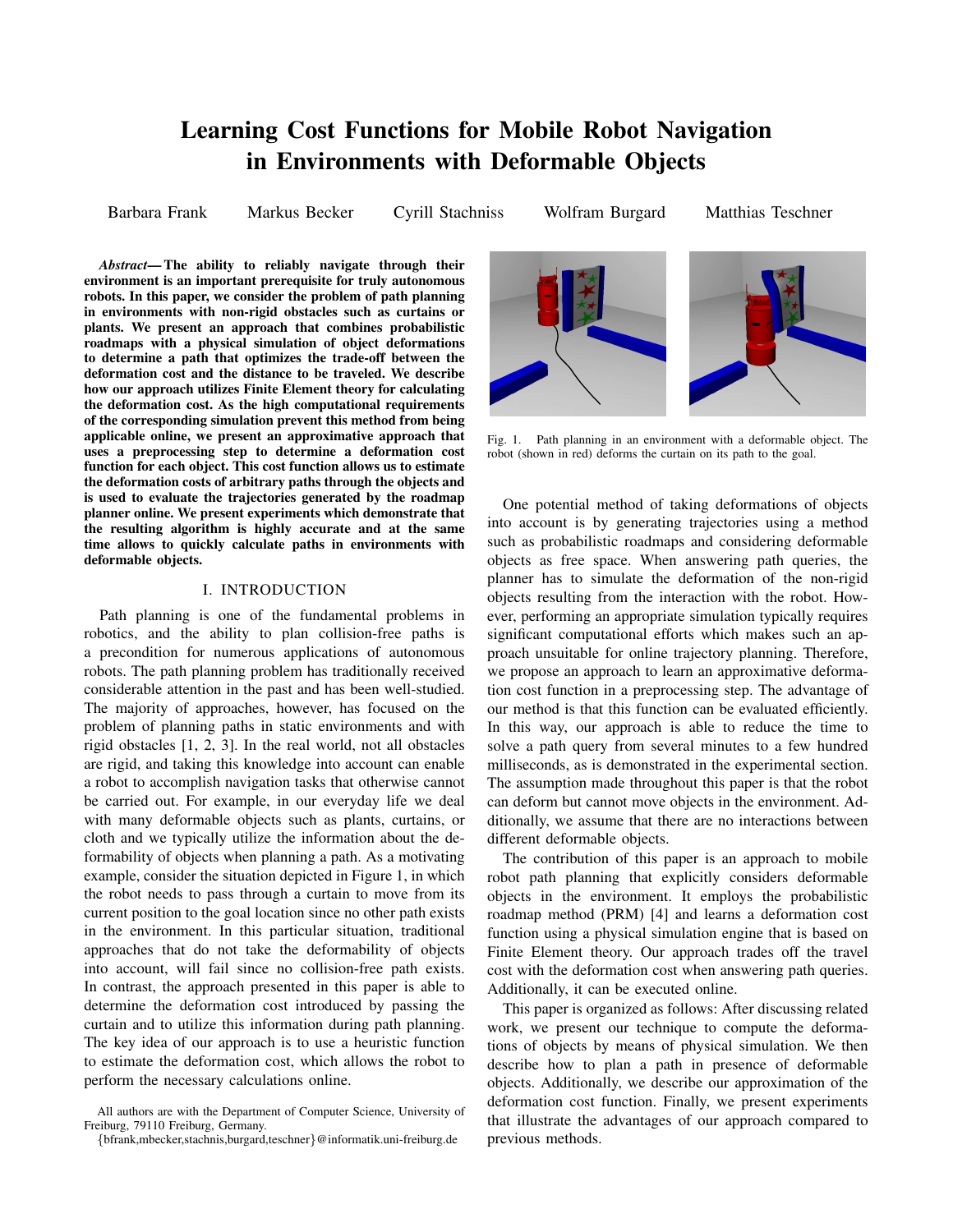## II. RELATED WORK

The majority of approaches to mobile robot path planning assumes that the environment is static and that all objects are rigid [1, 4, 5]. Recently, several path planning techniques for deformable robots in static environments have been presented [6, 7, 8]. In the context of deformable objects, the underlying model has a substantial influence on the accuracy of the estimated deformations as well as on the performance of the planner. One typically distinguishes between geometrically and physically motivated approaches. Geometric approaches such as the free-form deformation (FFD) can be computed efficiently. For example, the FFD method of Sederberg and Parry [9] is based on trivariate Bernstein polynomials and allows for deformation by manipulating the control points.

To represent non-rigid objects and to calculate deformations, mass-spring systems have been frequently used. They are easy to implement and can be simulated efficiently. Whereas such models are able to handle large deformations, their major drawback is the tedious modeling as there is no intuitive relation between spring constants and physical material properties in general [10]. Finite Element Methods (FEMs) reflect physical properties of the objects in a better way and allow for a more intuitive modeling since they require only a small number of parameters. The disadvantage of FEMs is the computational resources required to calculate deformations. In our current system we therefore use the computationally efficient co-rotational Finite Element approach of Mueller and Gross [11] and Hauth and Strasser [12] which avoids nonlinear computations and therefore can handle large deformations.

In the context of path planning, Kavraki *et al.* [8] developed the f-PRM-Framework that is able to plan paths for flexible robots of simple geometric shapes such as surface patches [13] or simple volumetric elements [14]. They apply a mass-spring model to compute deformations. The planner selects the deformation of the robot that minimizes its deformation energy. Similar to this technique, Gayle *et al.* [7] presented an approach to path planning for a deformable robot that is based on PRMs. To achieve a more realistic simulation of deformations they add constraints for volume preservation to the mass-spring model of the robot. Bayazit *et al.* [6] also studied planning for a deformable robot. Their algorithm proceeds in two steps. First, an approximate path is found in a probabilistic roadmap and in the next step, this path is refined by applying a free-form deformation to the robot and hence avoiding collisions with obstacles. This deformation method can be computed efficiently but is less accurate than physically motivated models. In contrast to our approach, these planners deform the robot rather than the obstacles to avoid collisions.

An approach to planning in completely deformable environments has been proposed by Rodríguez *et al.* [15]. They employ a mass-spring system with additional physical constraints for volume-preservation [16] to enforce a more realistic behavior of deformable objects. They use rapidly



Fig. 2. Different levels of representation for a deformable object (left) in the simulation environment: fine surface mesh (middle) and coarse tetrahedral mesh (right).

exploring random trees and apply virtual forces to expand the leafs of the tree until the goal state is reached. The obstacles in the environment are deformed through external forces resulting from collisions with the robot. The interesting aspect of this approach is that it is able to handle both robot deformations and deformations of obstacles in the environment.

All techniques mentioned above, however, require substantial computational resources and cannot be executed online in general. Our approach can efficiently answer path queries by estimating potential deformations of objects in a preprocessing step. This is achieved by approximating a deformation cost function which is then considered during the planning process. Furthermore, our deformable model is based on FEM, which allows for more accurate deformations.

### III. SIMULATION OF DEFORMABLE OBJECTS

To consider non-rigid obstacles in the environment during planning, we need a model that allows for computing the deformations given an external force. In this section, we describe how we achieve a physically realistic simulation of object deformations. We will first introduce the co-rotational Finite Element model. Then we describe how to detect collisions between deformable objects and the robot and how to compute contact forces resulting from collisions. Finally, we introduce the cost resulting from a deformation.

Our simulation system proceeds as follows: in each time step, it computes deformations and unconstrained motions of objects, then it detects collisions, computes contact forces for colliding points, and finally corrects the unconstrained motion with appropriate repulsion forces.

## *A. Deformable Modeling*

The obstacles in the workspace are 3D objects. The surface of objects is represented by a fine resolution triangle mesh. A tetrahedral mesh is used to represent the interior of these volumetric objects (see Figure 2). The actual deformations are computed on the coarse resolution tetrahedral mesh.

To compute the deformation of our tetrahedral objects we use the co-rotational Finite Element formulation proposed by Mueller and Gross [11] as well as by Hauth and Strasser [12]. The total potential energy of a single tetrahedral element e is given by

$$
\Pi = U_e + W P, \tag{1}
$$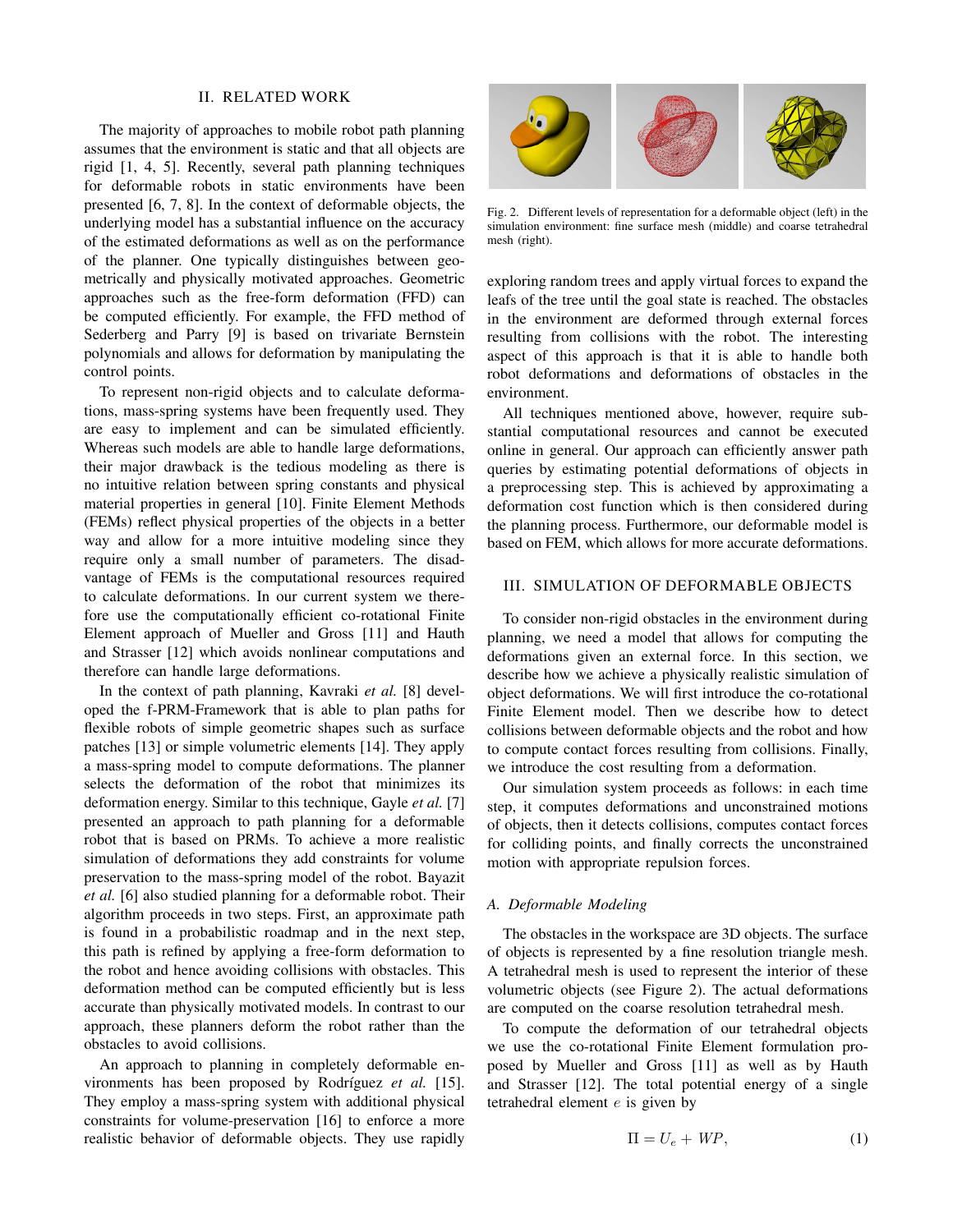with work potential WP determined by the external forces and inner energy  $U_e$ 

$$
U_e = \frac{1}{2} \int_e \sigma^T \epsilon \, dV. \tag{2}
$$

As we assume only linear isotropic materials, we have a linear relation between the stress  $\sigma$  and the strain  $\epsilon$  given by the generalized Hooke's law.

The idea of the Finite Element method is to discretize the object into a finite set of elements (in our case tetrahedrons) to compute the deformations based on Equation (1) on the nodes and to interpolate the deformation in the elements using the nodal values. To compute the strain  $\epsilon$  from the nodal deformations in our model, we use the linear Cauchy strain tensor as it is computationally efficient. However, the Cauchy tensor is not rotationally invariant, leading to ghost forces which result in distortion for large rotational deformations. Therefore, we keep track of the rigid body motion for each element by extracting the rotation from the transformation matrix using polar decomposition. Applying the strain tensor in the rotated frame trivially leads to rotational invariance while we still have significantly less computational costs than by using a nonlinear strain tensor. We discuss the performance of our Finite Element approach compared to the versatile mass-spring approach used by Rodríguez *et al.* [15] in the experimental results section.

## *B. Collision Detection*

For the realistic processing of interactions between the robot and the deformable objects, an efficient collision detection algorithm is required. We employ a spatial subdivision scheme in our simulation system, where the elements are stored in a hash grid [17].

The key idea of this approach is to implicitly discretize  $\mathbb{R}^3$ by storing the elements and nodes in the hash grid. As space is usually filled sparsely and non-uniformly, this method consumes less memory than an explicit discretization. The hash key is computed from the coordinates of the corresponding grid cell. As a result, only the elements with the same hash key need to be checked for collisions.

To check for collisions, one computes the intersection between points and tetrahedra. This can be done efficiently using barycentric coordinates of the points with respect to the tetrahedra.

Methods commonly employed for rigid bodies, such as bounding box hierarchies [18], are less suited for deformable objects, where these spatial data structures cannot be precomputed [19].

## *C. Computation of Contact Forces*

To handle collisions between the robot and the deformable objects, we employ the force-based collision handling scheme proposed by Spillmann *et al.* [20], which combines the advantages of penalty and constraint-based collision handling schemes. For a set of colliding points of a tetrahedral mesh, we compute a collision free state using a linearized relation between internal forces and displacements of all affected points. Contact forces can be computed analytically to obtain this collision-free state while conserving overall system energy.

Using this combination of FEM-based simulation and the collision handling described above, our system can simulate thousands of tetrahedra at interactive rates. An example implementation of the simulation system is available online [21].

## *D. Object Deformation Costs*

The inner energy of an object, specified in Equation (2), provides a measure of the deformation costs of a tetrahedral object and thereby of the additional energy consumption of the robot. In case of an undeformed object, the inner energy is zero. Otherwise, the inner energy increases depending on the deformation of the object. For an object  $O$  with tetrahedral elements  ${e_i}$ , we define the total inner energy  $U_O$  induced by a robot r at position p approaching from direction  $\theta$  by the sum over the inner energies of all elements  $e_i$  of the object  $U_O(r, \mathbf{p}, \theta) := \sum_{e_i \in O} U_{e_i}(r, \mathbf{p}, \theta)$ .

For any given position  $p$  and direction  $\theta$  we determine the total deformation cost  $C_{def}(\mathbf{p},\theta) := \sum_{O} U_O(r, \mathbf{p}, \theta)$  by summing over all objects O in our workspace. The direction  $\theta$  has to be taken into account, as deformable objects might deform differently when approached from different directions.

The total deformation cost on a path  $\Gamma$  of the robot  $r$ approaching from direction  $\theta$  in our environment naturally results in the sum of the deformation costs of all objects that are deformed by the robot while moving on the path in discrete time steps  $t_i$ :

$$
C_{def}(\Gamma, \theta) = \sum_{t=t_1}^{t_n} C_{def}(\mathbf{p}_r(t_i), \theta(t_i)), \qquad (3)
$$

where  $\mathbf{p}_r(t_i)$  is the position of the robot on  $\Gamma$  at time  $t_i$ .  $\theta(t_1)$  is given by  $\theta$ , all other directions  $\theta(t_i)$  are determined as the difference between  $\mathbf{p}_r(t_i)$  and  $\mathbf{p}_r(t_{i-1})$ .

## IV. PATH PLANNING WITH DEFORMABLE OBJECTS

In this chapter, we describe our path planning system and introduce the approximate deformation cost function that allows for a speedup of the path planning process in environments with deformable obstacles.

#### *A. Overview of the Path Planning System*

The general path planning problem is to find a sequence of valid robot configurations that lead from the starting to the goal configuration. Probabilistic roadmap planners achieve this by constructing a roadmap that represents the environment of the robot and by applying a graph search algorithm to find a path from the starting to the goal configuration for a given environment. The roadmap is constructed in a preprocessing step by sampling points in the configuration space of the robot. These points have to satisfy certain feasibility constraints. In general, valid configurations are required to be part of the free configuration space  $C_{free}$ . In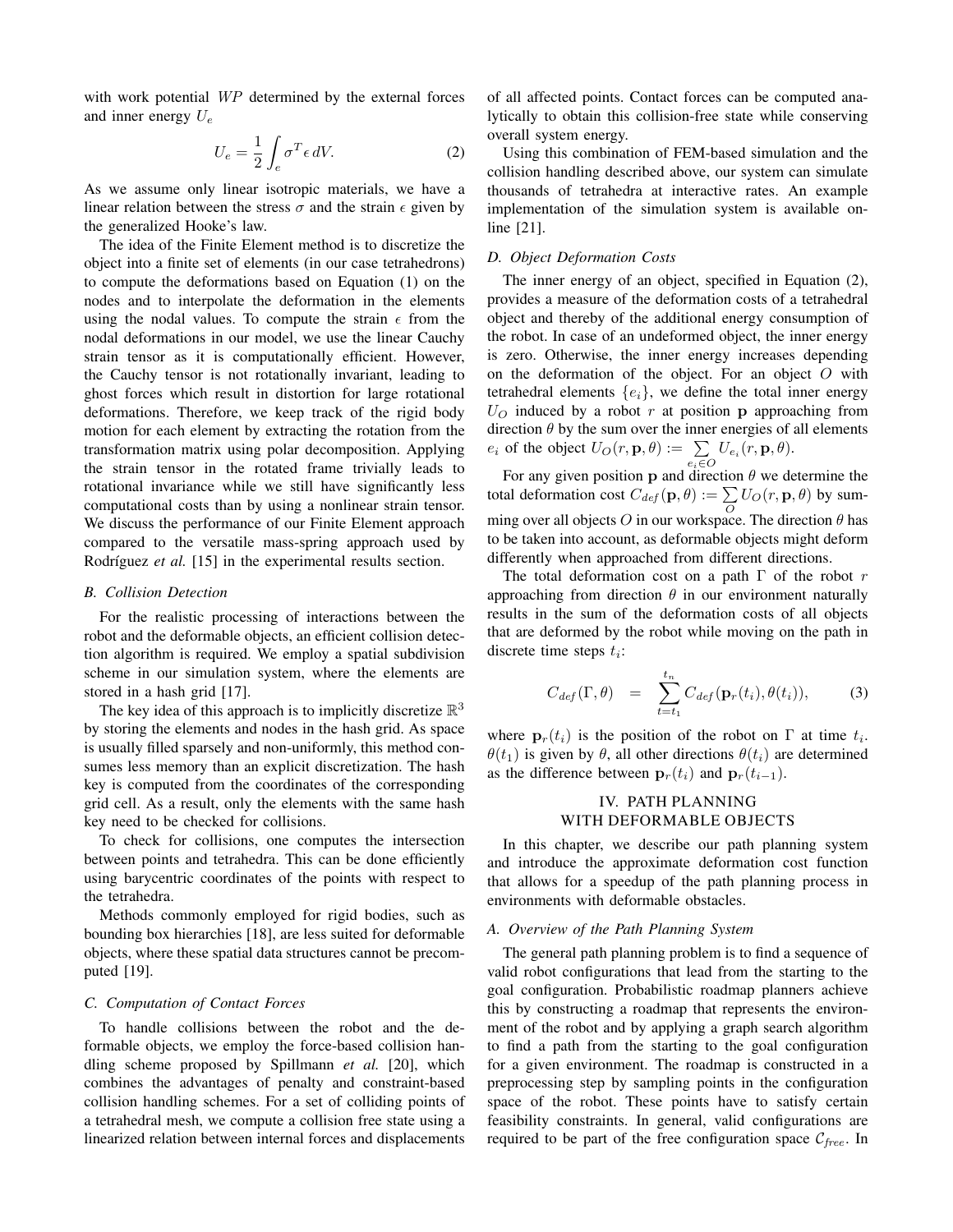our situation, however, we modify this constraint to only require configurations to be in  $\mathcal{C}_{free} \cup \mathcal{C}_{def}$ , i.e., we also accept configurations that lead to collisions with deformable objects. In our current implementation, we use Hammersleysampling [22] to generate configuration hypotheses in the space. This deterministic sampling method generates a sequence of points that are distributed with low discrepancy. After enough samples have been generated to cover the configuration space, a local planner connects neighboring samples, for which a valid path (one that does not lead to collisions with rigid obstacles) exists. This results in a roadmap that represents the environment of the robot and allows for planning of paths where objects are allowed to be deformed by the robot.

To answer a path query, we then insert the starting and the goal configuration into the roadmap and connect them to their neighbors. Finally, we apply  $A^*$  to find the best path from the starting to the goal location on the graph. Here, we search for the path with the best trade-off between travel costs and deformation cost. Therefore, we need a way of estimating the expected deformation cost arising on the edges of the roadmap.

The simulation system presented in the previous section can be used inside the planning algorithm to compute the deformation cost  $C_{def}(i)$  of an edge i by simulating a robot moving along this edge deforming the object. The edges considered during the  $A^*$  planning are evaluated by trading deformation against travel cost. In our planning system, we assume the travel cost to be proportional to the length of the edge  $i$ . This results in the cost function

$$
C(i) := \alpha C_{def}(i) + (1 - \alpha) \operatorname{length}(i), \qquad (4)
$$

where  $\alpha \in (0, 1)$  is a user-defined weighting coefficient. In order to obtain an admissible heuristic for  $A^*$ , we use the Euclidean distance to the goal location weighted with  $(1-\alpha)$ 

$$
h(n) = (1 - \alpha) \|g - n\|, \tag{5}
$$

where  $q$  is the goal location and  $n$  the current node in the roadmap. Thus, we are able to find the path in the roadmap that optimizes the trade-off between travel cost and deformation cost for a given user-defined parameter  $\alpha$ .

This technique leads to a working planning system that considers deformations of the objects in the environment when planning a trajectory for a mobile robot. The drawback of this technique, however, is its high computational requirements. Answering a path query typically takes several minutes even for small examples. Therefore, we developed an alternative approach that computes an approximation of the cost function in advance and thus facilitates online path planning.

## *B. Approximative Deformation Cost Function*

The goal of the approximative cost function is to quickly provide an estimate of the deformation costs for all objects along an edge in the roadmap. Such a function can be used in the planning approach described above to determine  $C_{def}$ . The actual value of the deformation cost function of an object

deformation cost



deformation cost



Fig. 3. Deformation costs for moving a robot along straight lines through a curtain. The lines are specified by starting points  $(x, y)$  and travel direction  $\theta = 0^{\circ}$  (top) resp.  $\theta = 45^{\circ}$  (bottom) relative to the center of mass of the obstacle.

mainly depends on the trajectory of the robot relative to the object. Therefore, we precompute the deformation cost for a number of line segments through each object. A line is specified by a starting location  $(x, y)$  and the traveling direction  $\theta$  as well as the traveled length l on the line segment. The traveled length is constrained to the maximum distance that the robot can travel while still deforming the object.

In a preprocessing step, we carry out the simulations for a uniform resolution of starting points and directions and store the deformation costs for a fine length resolution in a histogram. This leads to the approximate deformation cost function  $\hat{C}_{def}(x, y, \theta, l) \rightarrow \mathbb{R}$  which returns the deformation cost for edges of the roadmap.

We compute the deformation cost  $\hat{C}_{def}(x, y, \theta, l)$  of an arbitrary edge e in the roadmap by first determining the starting position  $(x, y)$ , direction  $\theta$ , and length l relative to the deformable object. We then apply a kernel smoother [23] considering all neighboring line segments  $e^t$  in the histogram

$$
\hat{C}_{def}(e) = \frac{\sum_{t} K\left(\frac{e-e^{t}}{h}\right) \hat{C}_{def}(e^{t})}{\sum_{t} K\left(\frac{e-e^{t}}{h}\right)},
$$
\n(6)

where we use the multivariate Gaussian kernel

$$
K(u) = \left(\frac{1}{\sqrt{2\pi}}\right)^3 \exp\left[-\frac{\|u\|^2}{2}\right].
$$
 (7)

As distance metric between different line segments, we employ the Euclidean distance and normalize the orientation with respect to the positions.

To finally answer path queries, we apply the  $A^*$  algorithm on the roadmap. The cost of each edge in the graph is computed according to Equation (4) using the precomputed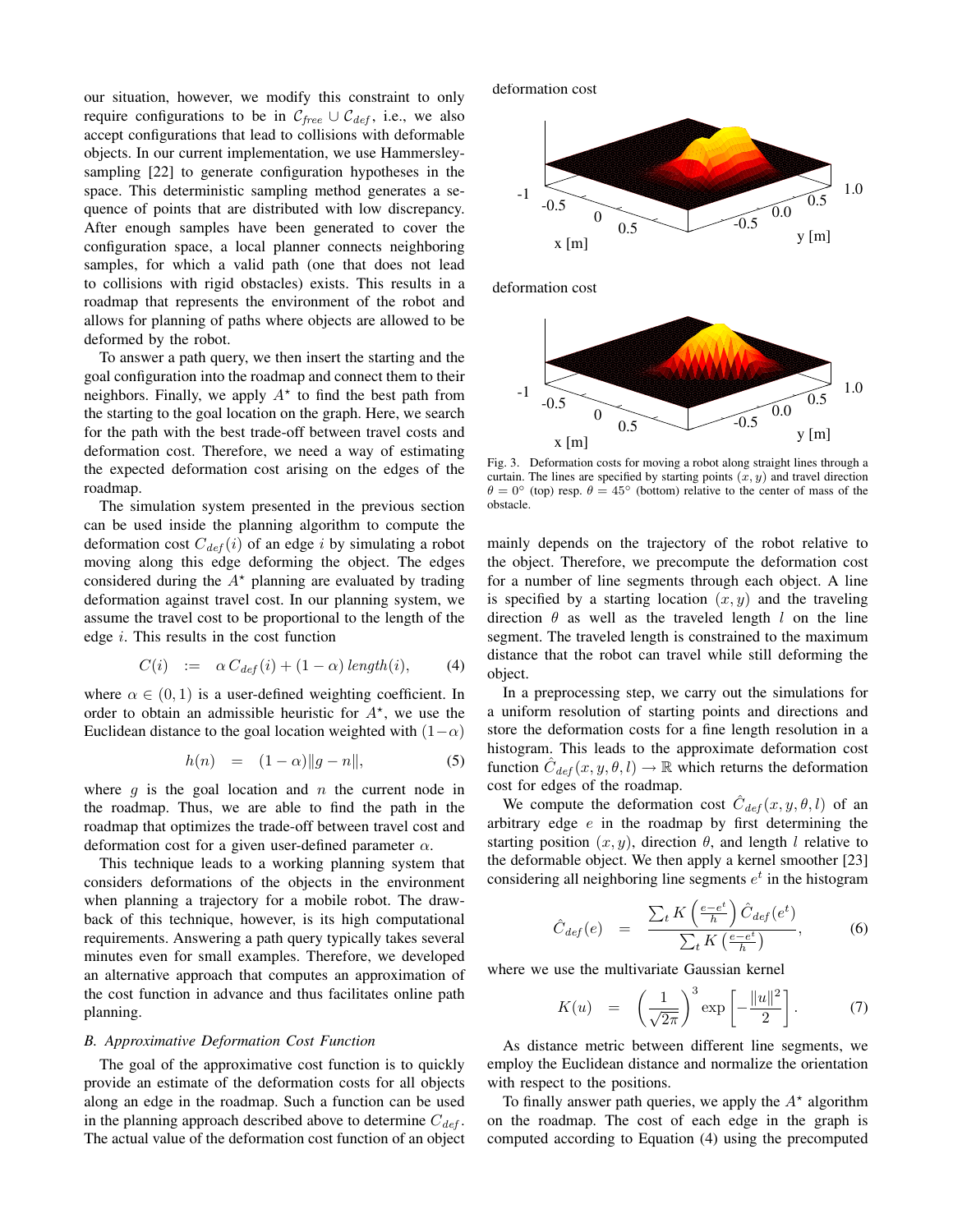

Fig. 4. Test environments: world 1 with curtains (top), world 2 with rubber ducks (middle), and world 3 with rubber ducks and curtains (bottom).

approximation  $\hat{C}_{def}$  of  $C_{def}$ . Storing deformation costs in a preprocessing step dramatically increases the performance of our planner as can be seen in the experiments.

Although the precomputation is computationally intense, depending on the resolution of the approximative deformation cost function, it has to be done only once for each distinct object. The following section provides results on the runtime of the precomputation for different resolutions of the deformation cost grid. Figure 3 illustrates the deformation cost  $\hat{C}_{def}$  of the curtain shown in Figure 1 along a series of straight lines.

## V. EXPERIMENTS

We carried out different experiments to evaluate our path planning approach. In this section, we first compare the



Fig. 5. Comparison of the error in the deformation cost for the simulationbased approach and our approximation.



Fig. 6. Comparison of the simulation-based approach and our approximation: average deviation of the generated path points for the examples shown in Figure 7.

deformation cost obtained by the FEM-based simulation technique with our approximative solution that computes a deformation cost function for each object in a preprocessing step. We also analyze the accuracy of our cost function as well as the required execution time. Next, we investigate how the deformation cost weighting coefficient  $\alpha$  influences the path search. Finally, we present examples for planned trajectories in environments with deformable objects. All experiments were carried out on a standard PC with 2.40 GHz Intel Core Duo Processor and an Nvidia GeForce 7950 GT graphics card. The Nvidia GPU is used by the simulation engine.

#### *A. Cost Function and Runtime*

In the first experiment, we compare the simulation approach to estimate the deformation cost with our approximative cost function. We chose curtains and rubberducks as deformable objects. The curtains are modeled to be easily deformable while the rubberducks have high deformation costs. Both approaches had to solve 25 path queries in the three test environments depicted in Figure 4. After planning, the best trajectory is sent to a path execution module that guides the robot along that trajectory. In our simulation, the execution of motion commands is affected by noise.

The experiments are carried out for different resolutions of the approximate cost function. Furthermore, we compare our approach to a simulation system using the versatile massspring model. We evaluated the error between predicted and measured deformation cost. The results are shown in Figure 5. As expected, the error of the simulation technique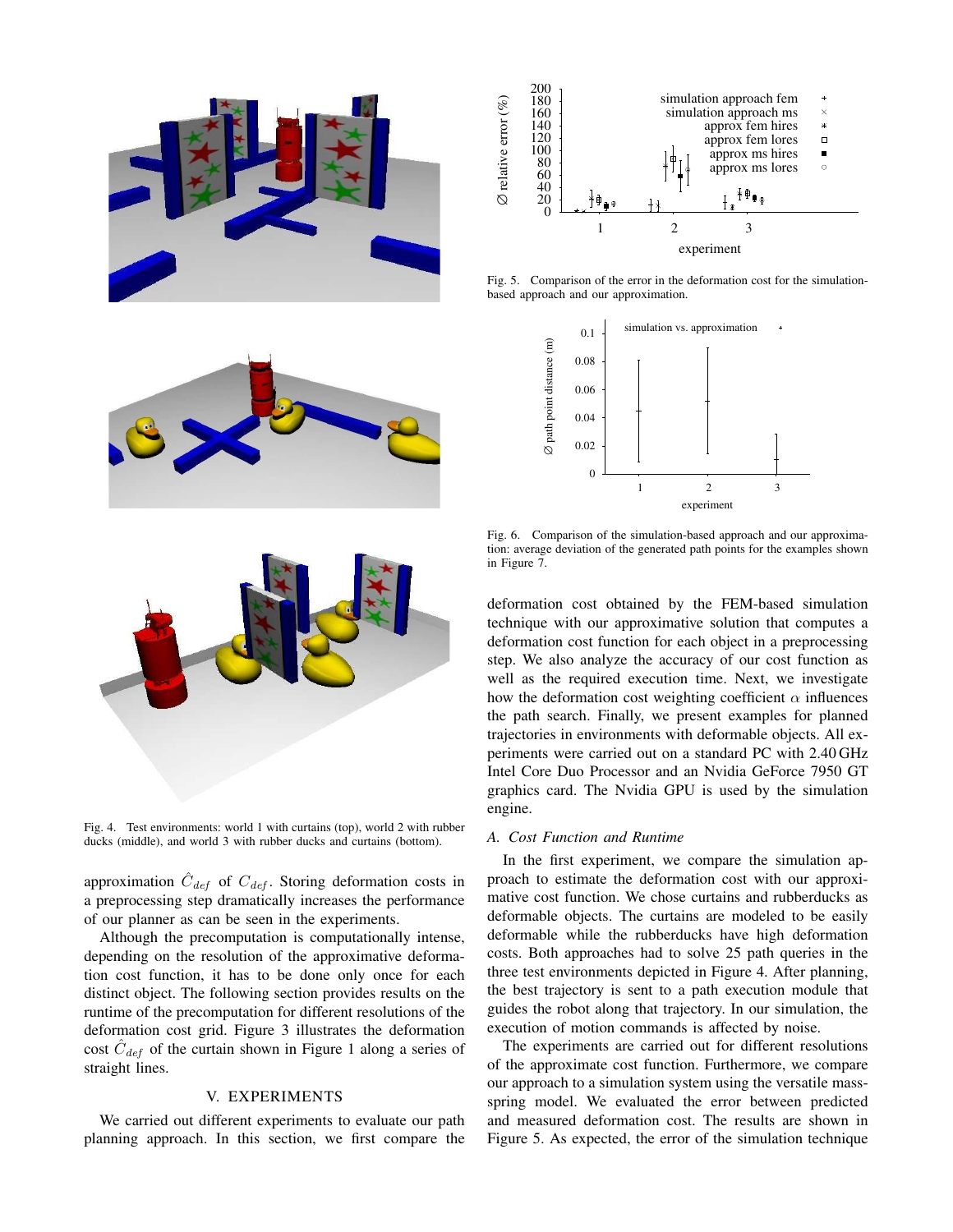

Fig. 7. Example trajectories generated by the simulation approach (top row) vs. our approximation approach (bottom row).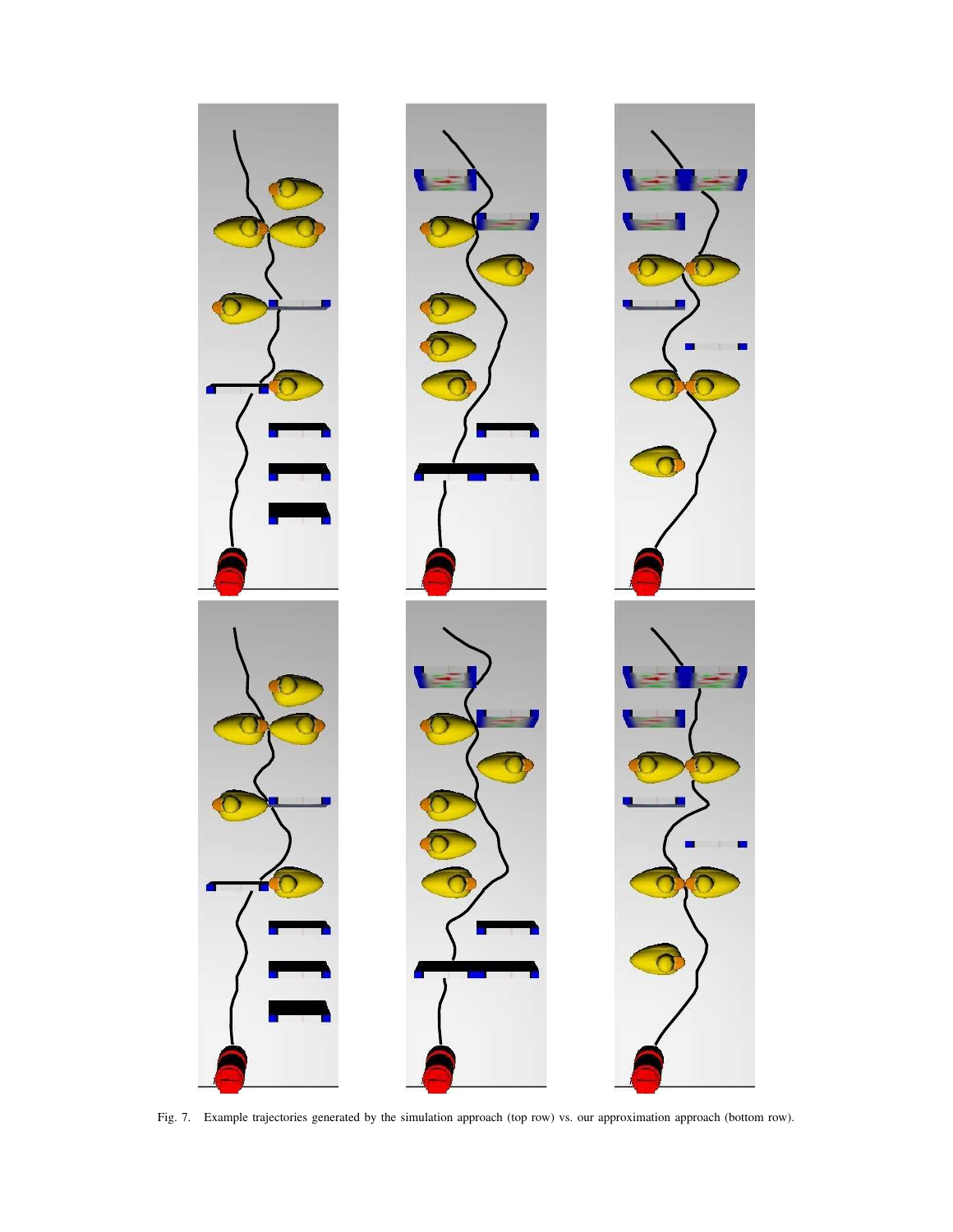

Fig. 8. Deformation and travel costs of executed trajectories shown in Figure 10 (left) and Figure 9 (right) depending on the weighting coefficient  $\alpha$ .



Fig. 9. Different trajectories to the goal point depending on the weighting coefficient  $\alpha$ .



Fig. 10. Different trajectories to the goal point depending on the weighting coefficient  $\alpha$ . In all our experiments, we set  $\alpha = 0.2$ .

is typically smaller compared to our approximative approach. This, however, comes at the expense of running time as illustrated in Table I. While our approach answers path queries even for complex environments in a few hundred milliseconds on average, the simulation approach spends generally about half an hour on one query. Thus, our approach is about four orders of magnitude faster than the simulation using FEM. We also compared our approach to a simulation system using the versatile mass-spring model. Although this simulation system can be evaluated faster, our approach still is about 2000 times faster. The runtime for the precomputation of the approximate cost function for different resolutions of the cost grid is summarized in Table II.

Additionally, we carried out an experiment in a randomized world, where we compare the computed paths for the simulation and the approximation approach. The generated trajectory points deviate on average by 0.09 m in an environment of  $2.6 \times 9$  m as depicted in Figure 6 and the deformation costs of the trajectories deviate by  $9.4 \pm 5.2\%$ .

In most cases, the actual trajectories reported by the different planners do not deviate substantially. As the examples depicted in Figure 7 illustrate, the resulting trajectories

TABLE I

AVERAGE RUNTIME INCLUDING CONFIDENCE INTERVALS.

| World                       | $\varnothing$ Query                           | $\varnothing$ Ouery                             | $\varnothing$ Query |
|-----------------------------|-----------------------------------------------|-------------------------------------------------|---------------------|
|                             | (FEM)                                         | (mass-spring)                                   | (our approach)      |
|                             | $36 \text{ m} 41 \text{ s} + 347 \text{ s}$   | $12 \text{ m } 45 \text{ s } \pm 112 \text{ s}$ | $0.4s + 0.04s$      |
| $\mathcal{D}_{\mathcal{L}}$ | $30 \text{ m}$ 33 s $\pm$ 512 s               | $8 \text{ m} 10 \text{ s} \pm 73 \text{ s}$     | $0.2s + 0.02s$      |
| 3                           | $29 \text{ m} 43 \text{ s} \pm 130 \text{ s}$ | $7 \text{ m} 27 \text{ s} \pm 36 \text{ s}$     | $0.3s + 0.04s$      |

#### TABLE II

RUNTIME FOR THE PRECOMPUTATION OF THE DEFORMATION COST FUNCTION FOR DIFFERENT RESOLUTIONS OF THE COST GRID.

| Object     | Mass-spring simulation      |                | FEM simulation |                |
|------------|-----------------------------|----------------|----------------|----------------|
|            | coarse res.                 | fine res.      | coarse res.    | fine res.      |
|            | $(200$ lines)               | $(7056$ lines) | $(200$ lines)  | $(7056$ lines) |
| curtain    | 17m48s                      | 10h37m         | 1h11m          | 41h16m         |
| rubberduck | $18 \text{ m} 21 \text{ s}$ | 10h56m         | 1 h 16 m       | 44 h 44 m      |

are similar. This suggests that our approximative solution provides acceptable trajectories for planning in environments with deformable objects.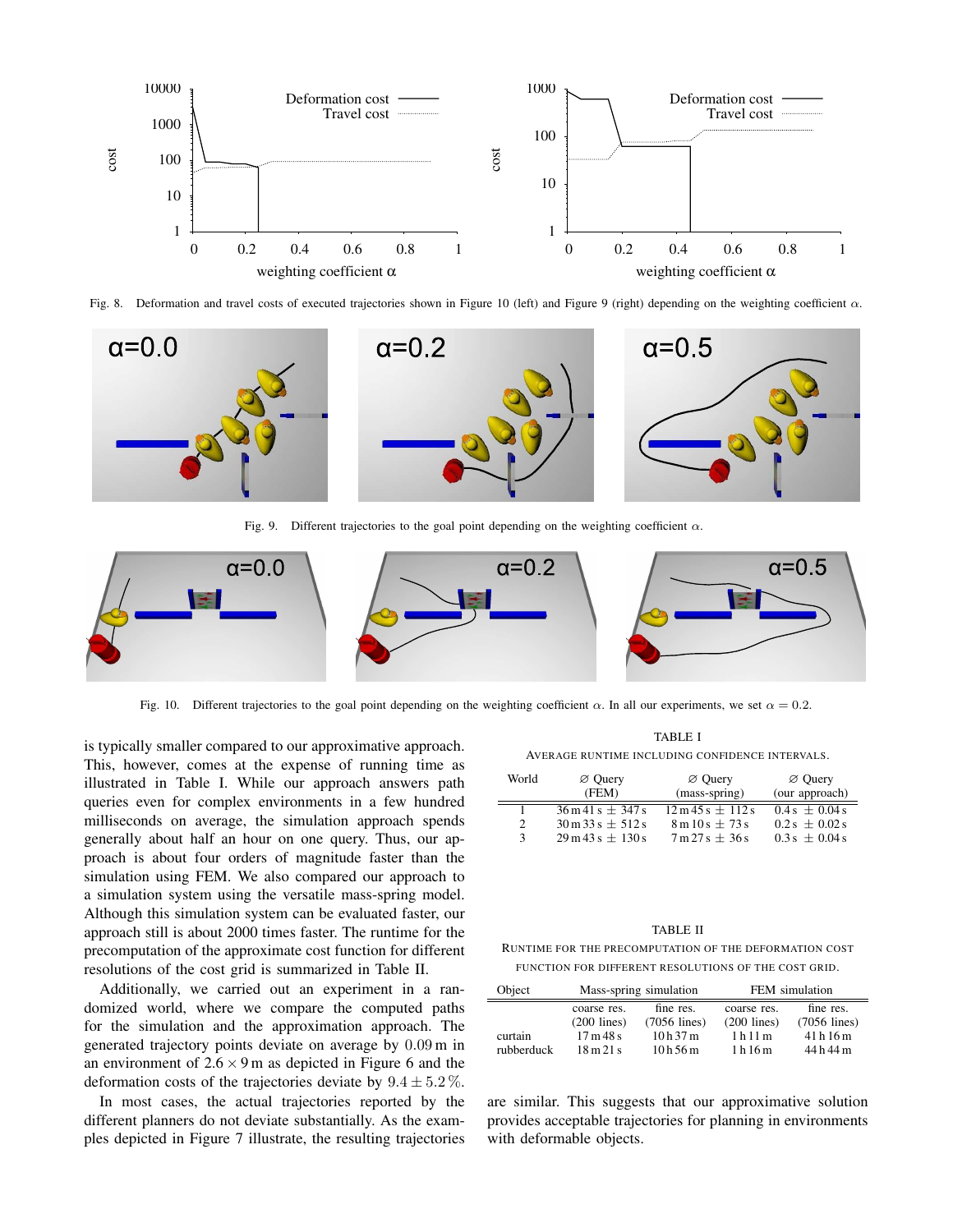

# Equation (4) contains the weighting factor  $\alpha$  that trades

*B. Determination of the Weighting Coefficient*

off the travel costs with deformation costs. To find good values for this factor, we carried out a series of planning experiments with varying values for  $\alpha$ . Low values for  $\alpha$ result in the fact that the robot traverses objects that are hard to deform in order to obtain a short trajectory. In contrast to this, high values for  $\alpha$  will lead to a planning system that entirely avoids deformations if possible.

In all our experiments we set  $\alpha = 0.2$ . As a result, the robot selects trajectories through easily deformable objects such as curtains and tries to avoid objects that cause high deformation costs such as the rubber ducks. Figure 8 depicts the deformation costs and the travel costs for the environments shown in Figure 9 and Figure 10. These figures also depict different trajectories resulting from different values for  $\alpha$ .

Finally, Figure 11 shows a sequence of snapshots taken during a planning experiment. They illustrate that a robot using our planning approach selects trajectories through deformable objects in case the deformation is not too expensive. More examples and animations are available at our website [24].

## VI. CONCLUSIONS

In this paper, we presented an approach to path planning in environments with non-rigid objects. Our planner takes potential deformations of objects into account using a simulation engine that is based on the physically accurate Finite Element method. To improve the efficiency of the planner, our approach uses a learned, approximative deformation cost function that estimates the deformation cost of path segments relative to an obstacle. This avoids computationally expensive simulations during planning. The cost function is learned offline and is integrated into a probabilistic roadmap planner. It allows for computing a path between arbitrary starting and goal locations using  $A^*$  on the probabilistic roadmap, given our cost function that uses a trade off between the deformation costs and the travel costs. Due to the  $A^*$  search, the robot always finds the optimal path in the roadmap.

Our approach has been implemented and tested exhaustively in environments with deformable objects. Our approximative cost function leads to a speedup of about four orders of magnitude compared to the same approach without that approximation while providing similar trajectories.

Despite these encouraging results, further improvements can be done. The next goal is to acquire models of real obstacles with our robot and estimate their elasto-mechanical parameters, for example by using the method proposed in our previous work [25]. This will allow for applying our system to real world settings and accurately considering the properties of real deformable objects.

## VII. ACKNOWLEDGMENTS

This work has partly been supported by the German Research Foundation (DFG) under contract number SFB/TR-8.

Fig. 11. Example trajectory guiding the robot through a deforming object.